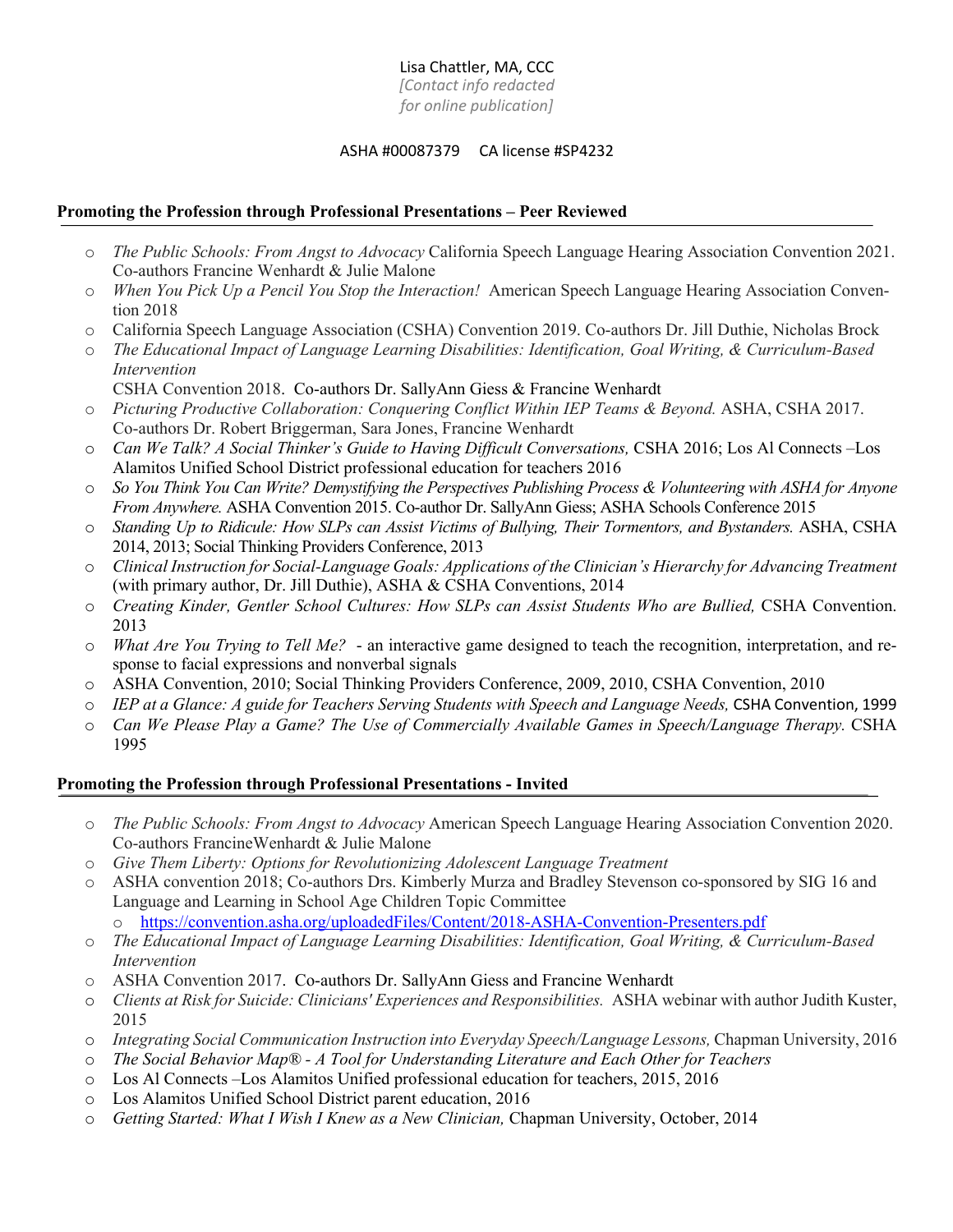#### ASHA #00087379 CA license #SP4232

- o *A Day in the Life of a School-Based SLP.* Panel discussion comparing/contrasting school and medical work settings for Speech-Language pathologists. Chapman University 2013, 2012, 2011
- o S*tanding Up to Ridicule: How SLPs can Assist Victims of Bullying, Their Tormentors, and Bystanders*
- o Department of Speech-Language Pathology University of the Pacific 44th Annual Colloquium 2014, Pacific Coast Speech Services, 2014, Tustin Unified School District, 2013
- o *Clinical Instruction for Social-Language Goals: Applications of the Clinician's Hierarchy for Advancing Treatment* (with primary author, Dr. Jill Duthie, 2014)
- o CSHA Convention, 2014; University of the Pacific 44th Annual Colloquium, 2014
- o *Evaluating Students with Social Communication Challenges*
- o Los Alamitos Unified School District, Staff Development 2011

## **Professional Publications**

- o *Give Yourself the Gift of Knowledge* CSHA Magazine, Fall 2018 http://digital.apogee-mg.com/publication/?i=542827&p=&pn=#{"issue\_id":542827,"page":28}
- o *Speech and Language Services in Finland* CSHA Magazine, Winter & Spring, 2017 http://www.nxtbook.com/naylor/SLHQ/SLHQ0217/index.php#/4 www.csha.org/LinkClick.aspx?fileticket=zgPk5AWX3xs%3d&portalid=62
- o *Building a Kinder, Gentler School Community* articles on bullying for Pacific Coast Speech Services Newsletter http://www.pacificcoastspeech.com/pdf/newsletter\_november\_2012.pdf http://www.pacificcoastspeech.com/pdf/newsletter\_july\_2012.pdf

## **Professional Leadership**

- o California State University Long Beach Communication Disorders Advisory Board
- o Pearson Publishing National Speech Language Pathology Advisory Board 2015-2017
- o Supervised SLP graduate students from Chapman University, California State University Northridge, CSU Fullerton during their practicums 2008 - 2019
- o Supervised Speech Language Pathology Assistants 2010 2019
- o American Speech Hearing Language Association (ASHA)
	- 2019, 2020 Convention Committees: Topic Co-Chair Autism Spectrum Disorders
	- SIG 17 Editorial Review Board 2020-2022
	- SIG 16 Coordinating Committee 2017-2022; Associate Coordinator 2019 2022
	- Convention Program Committees: Autism Spectrum Disorders and Language and Learning in Children and Adolescents 2016, 2017, 2018, 2021
	- SIGs 1 & 16 Webchat co-coordinator, 2016
	- Chair, review committee for ASHA Schools Conference poster session submissions 2015
	- S.T.E.P. Mentor Supporting and Training Entering Professionals ASHA
	- Special Interest Group 16, School Based Issues Coordinating Committee
	- Continuing Education Content Manager for SIG 16 *Perspectives*, a scholarly publication 2012-2016
	- Editorial review board for SIG 16 *Perspectives*
- o California Speech Language Hearing Association
	- Convention program committees 2019, 2020, 2021
	- Convention Operations Committee 2015, 2016, 2017, 2018
	- Finance Committee 2018-2020
	- District 8 Director 2018-2020
	- District 8 Director-Elect 2016 2018
	- District 8 Nominating Committee & Advisory Committee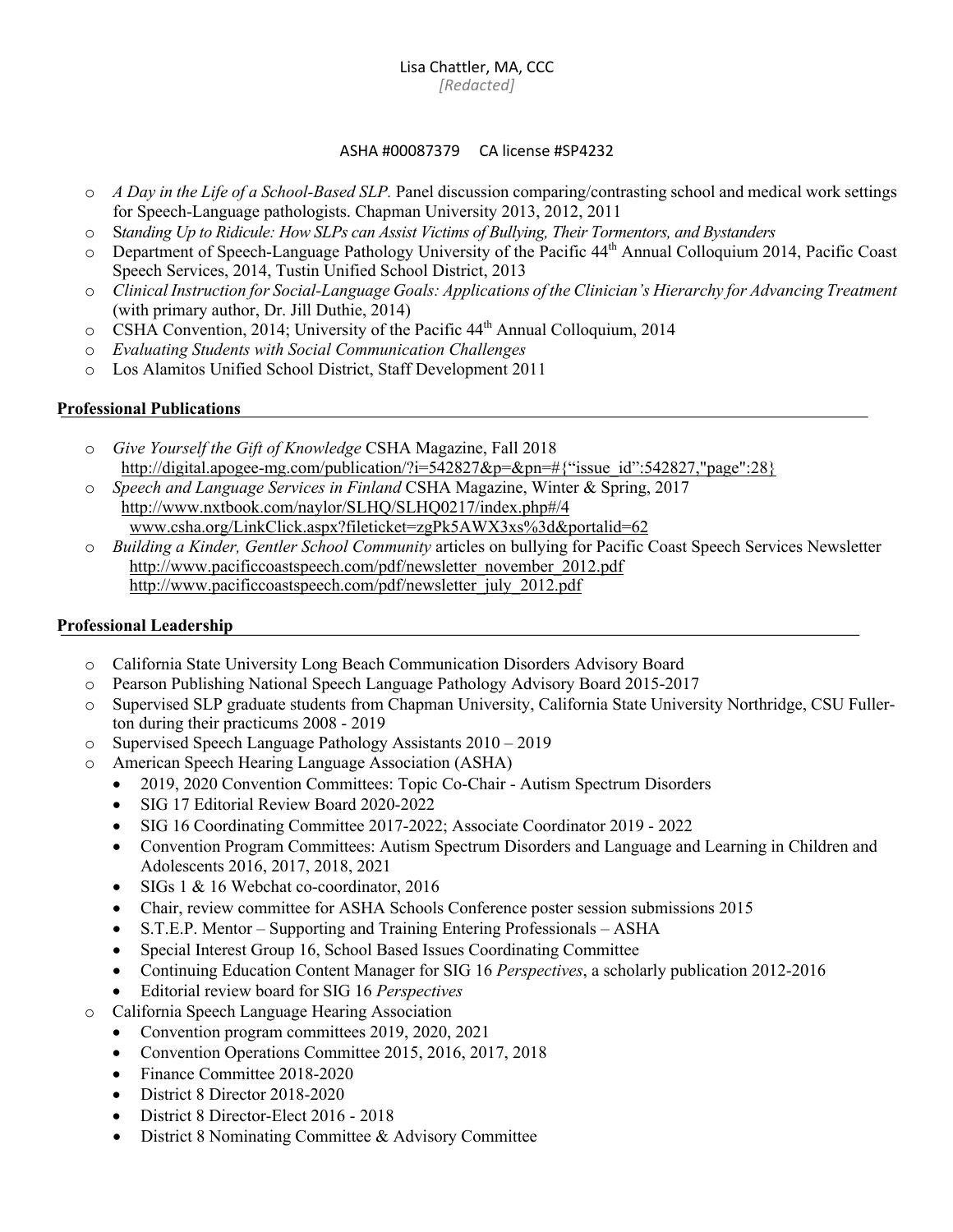#### Lisa Chattler, MA, CCC *[Redacted]*

#### ASHA #00087379 CA license #SP4232

- o Los Alamitos Unified School District
	- **Bullying Prevention Task Force**
	- Special Education Advisory Group
	- Communication Council
- o Orange County Department of Education Social Thinking Mentors Committee 2002 2010

#### **Special Projects**

- o May is Better Hearing and Speech Month lunchtime education booth Los Alamitos High School
- o Created, organized, and implemented McAuliffe PEACE week poster contest
- o Lunch time social club for students
- o "Autism Speaks" club faculty advisor
- o Coached impromptu speaking for LAHS Academic Decathalon 1988-2005
- o Coached graduation speakers
- o *If You Have to Shout to Be Heard the Music is Too Loud! Protecting Yourself from Music-Induced Hearing Loss* Presentation to all instrumental and vocal music classes at LAHS
- o *"Breakfast Club"* at McAuliffe Middle School, *"Social Spies"* at LAHS Before/after school social skills clubs for students with social communication challenges

#### **Community Leadership**

- o University of Delaware VAST (Volunteer Admissions Support Team) represents university at college fairs and prospective student events in Southern California 2008 – present
- o KKJZ pledge drive and special events volunteer 2007 present
- o Southern California Philharmonic Orchestra Board of Directors 2010 present
- o Coordinator of Reno Jazz Festival participation for McAuliffe Middle School & Los Alamitos High School Jazz Bands 2003-2010
- o Huntington Beach Concert Band, 1978 present; Board of Directors
- o City of Seal Beach Parks and Recreation Commissioner, 1996 2002
- o City of Seal Beach Edison Park Improvement Association Coordinator

#### **Specialized Training**

- o Interest-Based Bargaining (IBB) training
- o AAC Assessment Training. Orange County Department of Education
- o Social Thinking Mentor Training Center for Social Thinking, San Jose, CA
- o The Picture Exchange Communication System (PECS) level
- o The PROMPT Institute introductory Level Workshop
- o Lindamood Bell Auditory Discrimination in Depth, Visualizing and Verbalizing

#### **Professional Recognition**

- o Fellow of the California Speech Language Hearing Association
- o CSHA Leadership Delegation intellectual exchange Finland 2016
- o *Educator of the Year Nominee 2016-* Down Syndrome Association of Orange County
- o *"You Make a Difference"* Greater Anaheim Special Education Local Plan Area (SELPA) Award of Outstanding Contributions to Students with Special Needs 2011
- o Los Alamitos High School PTSA *"Very Special Person"* award for professional and community contributions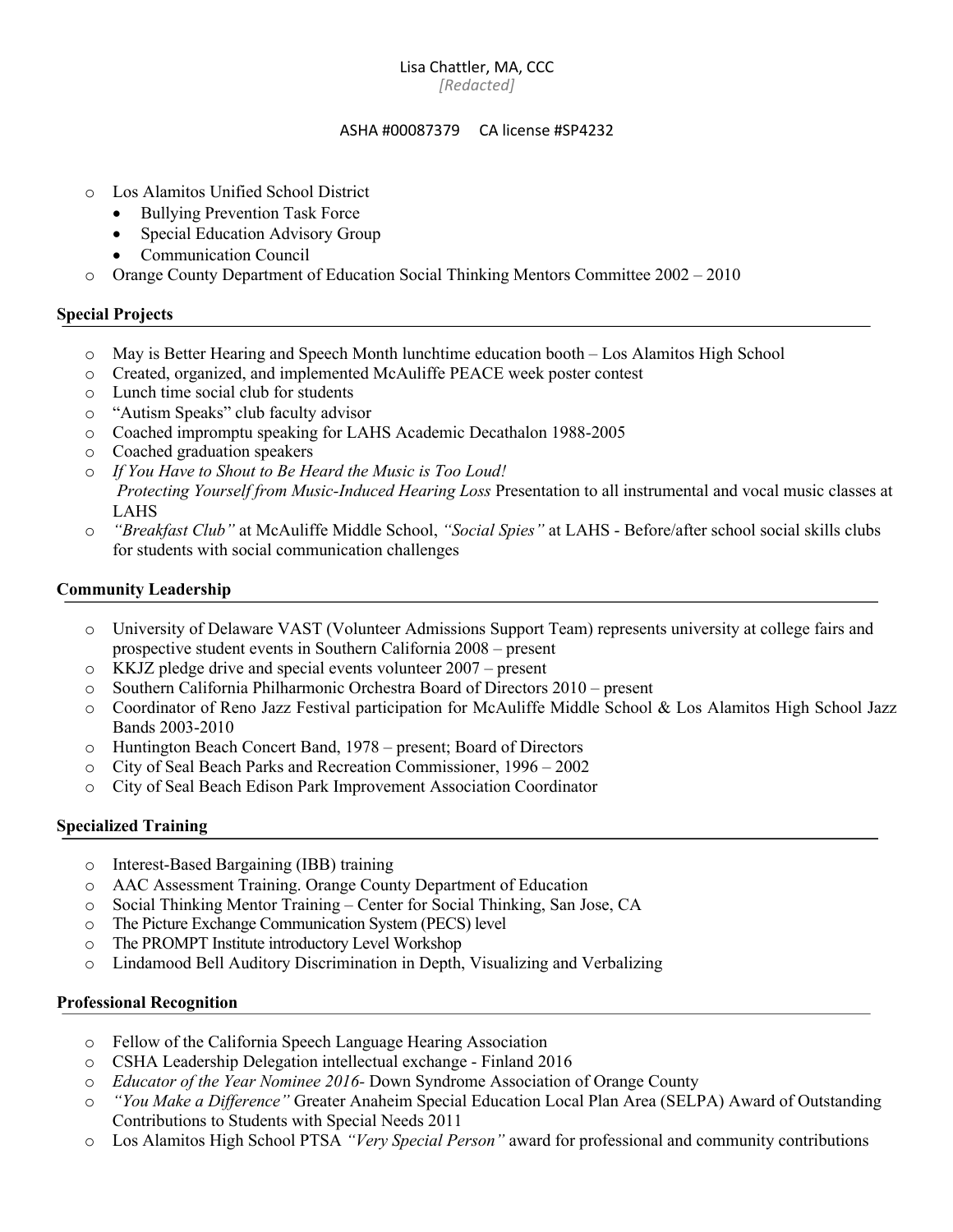# Lisa Chattler, MA, CCC

*[Redacted]*

## ASHA #00087379 CA license #SP4232

- o Mentored the *CSHA Distinguished Consumer – Child* award recipient, Nicholas Morse, 2011 http://vimeo.com/21425968
- o Seven ASHA Awards of Continuing Education (ACE)

## **Employment History**

- o California State University Long Beach Clinical supervisor 2019-2020
- o The SteppingStones Group –Clinical supervision and direct speech/language services, June, 2019-present
- o Pacific Coast Speech Services Clinical supervision and direct speech/language services, August 2019-January, 2020
- o California State University Fullerton adjunct instructor and clinical supervisor, Spring 2019
- o Chapman University adjunct lecturer in Communication Science and Disorders Fall, 2016; practicum supervisor for graduate students 2008-2018
- o California State University Northridge graduate student practicum supervisor
- o Los Alamitos Unified School District, Los Alamitos CA 1982 2019 (retired)
- o Newport Speech and Language Center (with services provided to Long Beach Memorial Hospital), Newport Beach, CA 1980 – 1982
- o Cypress Elementary School District, Cypress, CA 1978 1980
- o Private Practice specializing in Myofunctional (tongue thrust) Therapy 1980 1990

#### **Education**

| California State University Long Beach | 1978 – Master of Arts in Communication Disorders   |
|----------------------------------------|----------------------------------------------------|
| Graduated Cum Laude                    | 1976 – Bachelor of Arts in Communication Disorders |
|                                        | Minor in music performance                         |
| University of California Irvine        | 1986 – 1988 Courses in Educational Leadership      |

# **Credentials**

CTC Preliminary Administrative Credential CTC Clinical Rehabilitation Services – Speech, Language, and Hearing Certificate of Clinical Competence – American Speech Language Hearing Association Board of Medical Quality Examiners License to Practice Speech, Language Pathology

#### **Professional References**

Mrs. Linda Pippert, The Stepping Stones Group. *[Redacted]*

Dr. Pei-Fang Hung, acting department chair, Communication Disorders, Cal State University Long Beach *[Redacted]*

Dr. Linda Brown, school psychologist McAuliffe Middle School (retired) *[Redacted]*

Mrs. Annie Allen, principal McAuliffe Middle School (retired) *[Redacted]* (ASHA Virtual Town Hall public school principal representative 2018)

Mr. Philip Bowen, assistant principal Los Alamitos High School *[Redacted]*

Mrs. Angela Mandas, Director of speech language pathology services and clinical supervision, Precision

Rehabilitation; B.R.A.I.N Institute Director; Professor of speech language pathology, Chapman University *[Redacted]* Dr. Deb Swain, immediate past president of California Speech Language Hearing Association, Founder and Director, The Swain Center *[Redacted]*

Sherri Wolff, Clinic Director CSUF *[Redacted]*